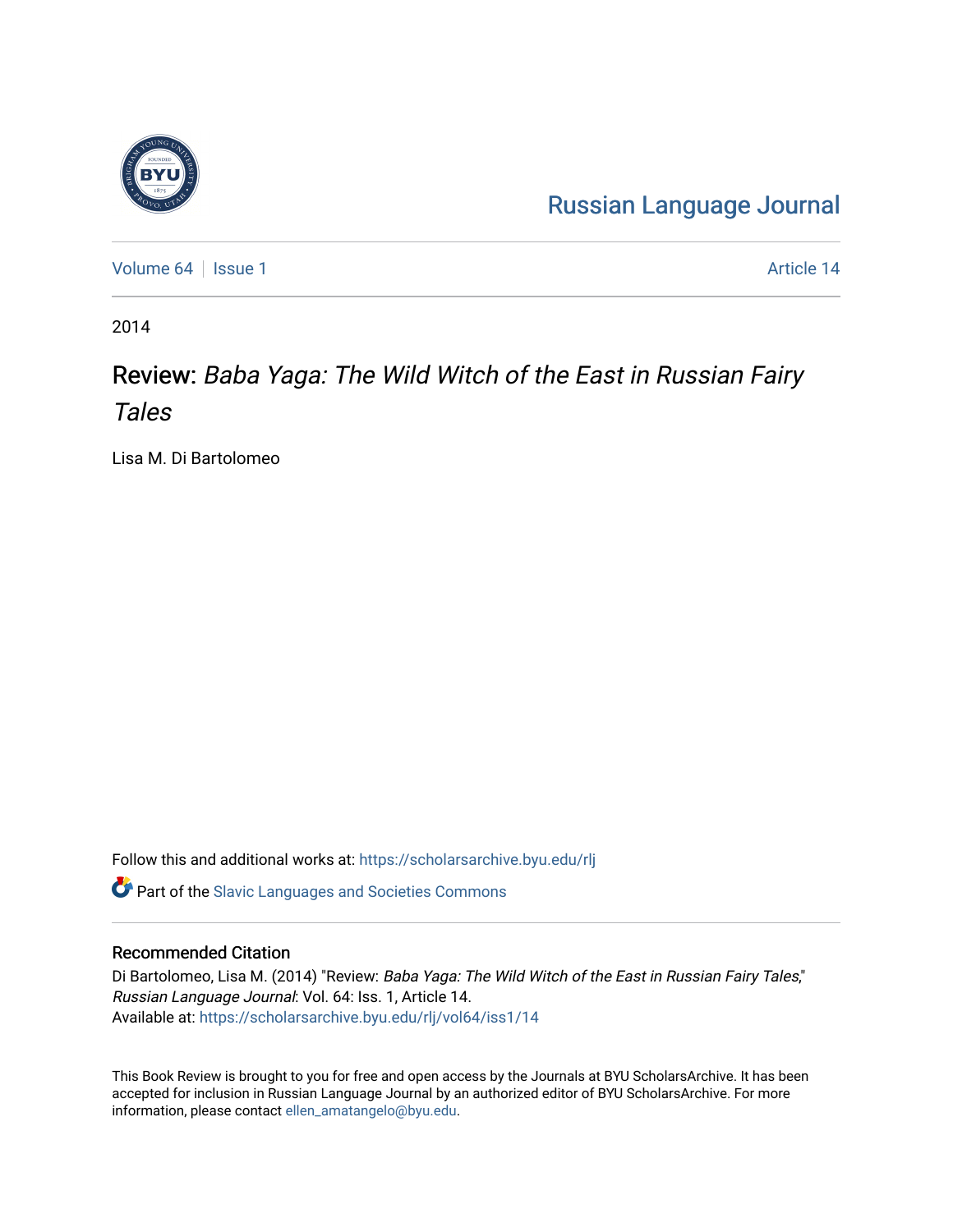like a selection of interesting items that Burak could not resist including, pointing outward into further topics of study.

One of very few quibbles I could mention is with Burak's critique of the title *Nad propast'ju vo rzhi* for Salinger's *Catcher in the Rye*. He rightly points out that it is not entirely adequate (adding the sense of "above" and "abyss" to the original, and removing the catcher), but, since it is taken from Samuil Marshak's translation of the Robert Burns poem, poetic translation required that the line scan in a way that is bound to impact meaning. By using the line from a well-known translation of Burns, the Russian edition ties the two texts together even more tightly than in the English original. (And no doubt it is true that "propast'" could be read as a negative reference to Western anomie.)

In sum, Alexander Burak's *"The Other" in Translation* is an informative, provocative, thought-provoking, interesting book that should help to start and continue many conversations among both translators to and from Russian and the scholars and students who use their products in working with Russian literature, film and culture. Now that Translation Studies is growing as a discipline, impacting the teaching of literature in translation as well as other fields, academic libraries will want to acquire this title as well.

> *Sibelan Forrester Swarthmore College*

*Baba Yaga: The Wild Witch of the East in Russian Fairy Tales.*  **Translation and introduction by Sibelan Forrester; captions to images by Helena Goscilo; selection of images by Martin Skoro and Helena Goscilo; edited by Sibelan Forrester, Helena Goscilo, and Martin Skoro; Foreword by Jack Zipes. Jackson: University Press of Mississippi, 2014. Notes. Index. vii + 202 pp. \$42.49 (hardcover); \$25.99 (e-reader).**

Villains are in, as we see in our Disneyfied multiplexes and musical theater productions, and what better villain to highlight than one who is functionally ambiguous? Given that Baba Yaga has been featured in a Hellboy comic (Mignola, *Hellboy, Vol. 3: The Chained Coffin and Others*, Dark Horse,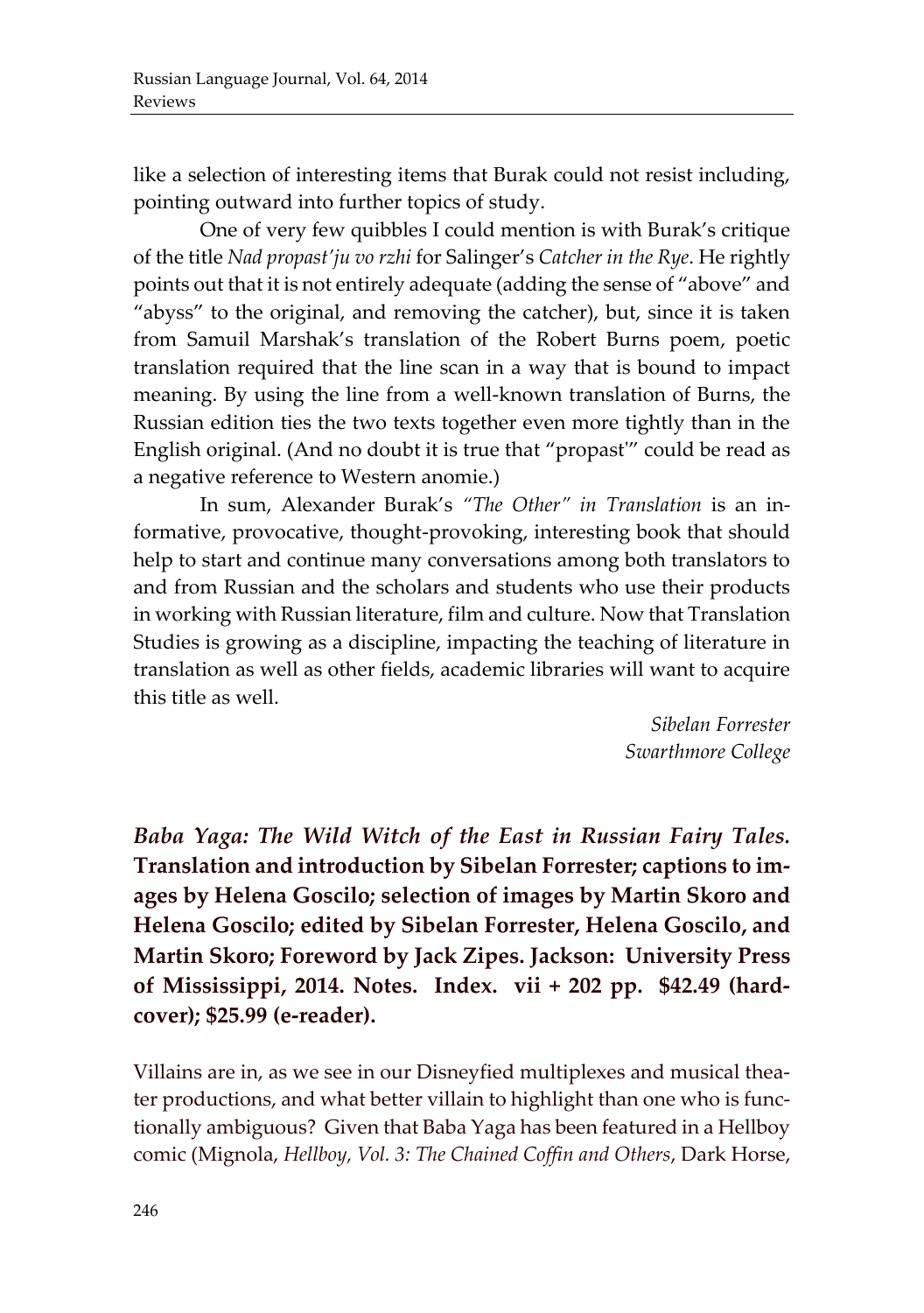2004) as well as a Scooby Doo episode ("The House of the Nightmare Witch," *Scooby Doo! Mystery Incorporated*, episode 202, airdate July 31, 2012, written by Adam Beechen, directed by Victor Cook), it should come as no surprise that she has finally demanded her own gloriously illustrated book.

That Baba Yaga has gone her entire existence without a colorful tome dedicated to her seems inexplicable, and Forrester rights a longstanding wrong by providing us with this collection. The book includes a Foreword by fairy tales scholar Jack Zipes, as well as Forrester's preface and translator's note, lengthy introduction, and brief bibliography highlighting Baba Yaga in various works. Beyond these prefatory pieces, Forrester offers 29 tales, some variations on one another, some well known, some obscure, in vibrant new translations that avail the non-Russianreader of much of the flavor of the original language, with its nuances and jibes. The lengthy introduction probably should be called what it is, e.g., a chapter unto itself, with its detailed and in-depth examination of the history and modernity of Baba Yaga and the various ways in which she has been interpreted over time.

The introduction is based on the "Russian Fairy Tales" course Helena Goscilo pioneered at the University of Pittsburgh, a version of which I taught at Pitt and continue to teach at West Virginia University. That connection clearly strengthens the book and its presentation, as many semesters of teaching about Baba Yaga have guided Forrester and Goscilo in identifying the most interesting aspects of her character and the most effective ways of presenting those to the reader. In fact, the overall structure, the approachable language, and the incorporation of theory in a way that is accessible to non-academic readers work in harmony to make the book appropriate for a wide range of audiences; Slavists and Russianists, folklorists and art connoisseurs, students and instructors alike will find something worthwhile in this book. Helpful linguistic and etymological notes, especially those comparing Russian words to words in other Slavic languages, as well as curious and clever cultural tidbits, offer something for everyone, delivered in a style that neither condescends to the non-Russian-reader and layman nor bores the Slavic folklorist. The chief beneficiaries of the book, however, will be those of us who teach courses dealing with Baba Yaga, and our students. The price tag, while not miniscule, is reasonable, given the number and quality of images selected by Goscilo